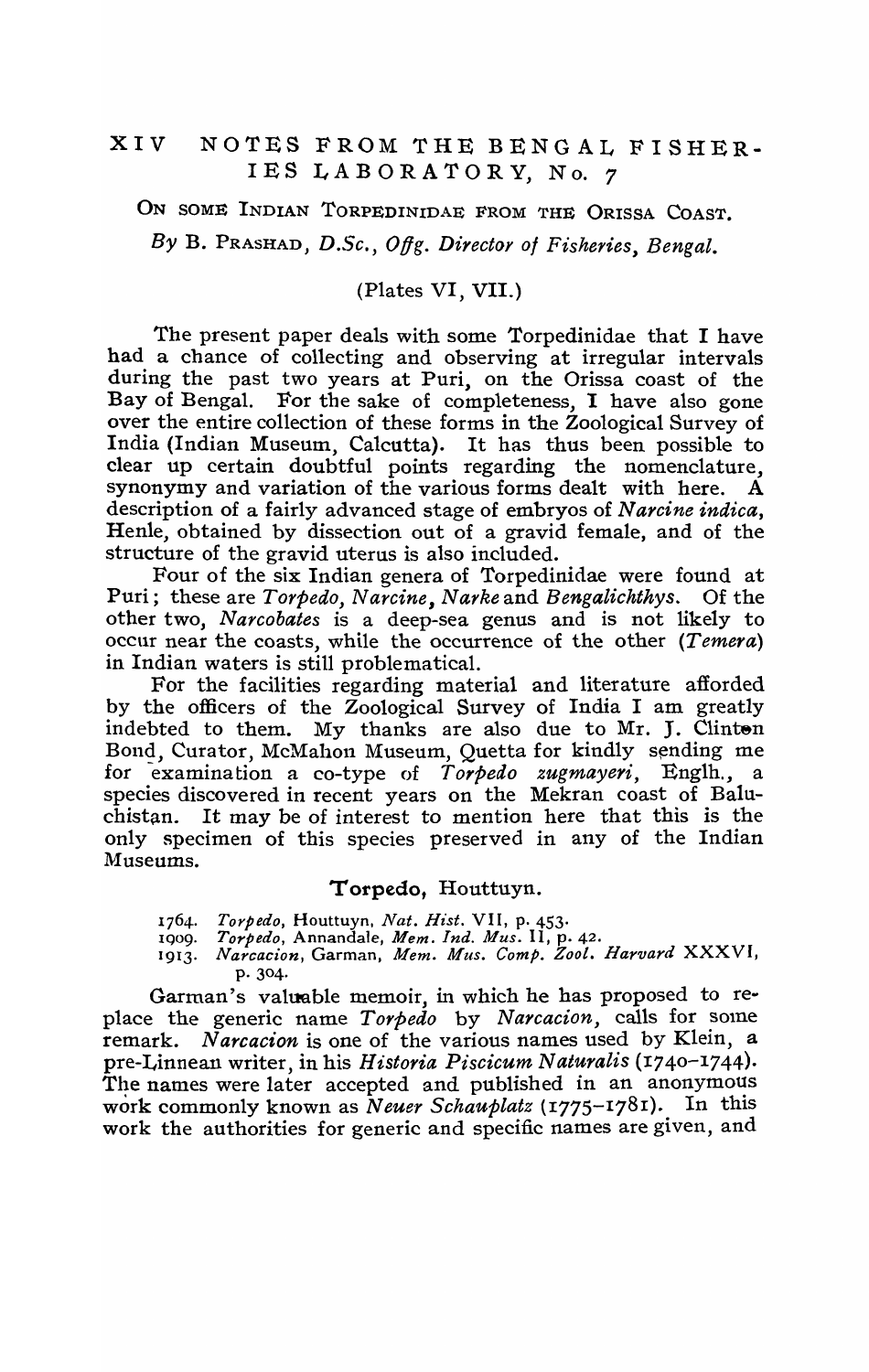this in Garman's opinion amounts to republication after 1st January, 1758, the date of the development of the System of Linnaeus in the tenth edition of his *Systema Naturae.* No author, however, has accepted Garman's version; Jordan and Evermann,<sup>1</sup> after considering the additional arguments of Garman, are of the opinion that the generic names of Klein in *Neuer Schauplatz* are of very doubtful eligibility, as even in this work the Linnean code is not adopted for species, and further because the dictionary is an anonymous publication with an " elliptical and disorderly" method of exposition. In view of thec;e facts it does not *seem* desirable to displace such well established names as *Torpedo* by Klein's nomenclature.

There is a further difficulty regarding the author of the name Torpedo. Günther<sup>2</sup> assigned it to Dumeril,<sup>8</sup> who established the genus in 1806 with *Raia torpedo* as the type. Houttuyn *(loc. cit.)*  had in 1764, however, used the name *Torpedo* without assigning a type, but his description of the fish fixes the Electric *Ray-Raia Torpedo, Linn.* as the type. I have, therefore, accepted Houttuyn as the author of the genus *Torpedo.* 

## Torpedo marmorata. Risso.

1870. Torpedo marmorata, Günther, *Brit. Mus. Cat. Fishes* VIII, P·45°·

190**9.** *Torpedo marmorata*, Annandale, *Op. cit.*, p. 42.

1913. Narcacion marmoratus, Garman, Op. cit., p. 305.

Garman's work, in connection with his description of the distribution of this species, calls for some further criticism. Except in a few instances, he has ignored Annandale's valuable papers on the Indian Elasmobranchs. For example, he gives the distribution of *T marmorata* as "Mediterranean Sea and Eastern Atlantic," leaving out the record of the occurrence of this species at Puri on the Orissa coast. There is in the collection of the Zoological Survey another specimen taken near Vizagapatam on the same coast. Zugmayer<sup>5</sup> has also recorded the occurrence of this species (with a closely allied one) on the Oman and Mekran coasts of Baluchistan. The species, therefore, has a wide. distribution in the Indian seas.

1'he closely allied species T *zugmayeri* described by Engelhart<sup>6</sup> from a female specimen collected by Dr. E. Zugmayer off Baluchistan on the Mekran coast is quite distinct from T *marmorala,* as I have satisfied myself by the examination of a male specimen of this species preserved in the Quetta Museum. It is distinguished from  $T$  *marmorata* in having semilunar instead of circular spiracles, much smaller thougb more numerous spiracular

<sup>&</sup>lt;sup>1</sup> Genera of Fishes, pp. 35-37. *Leland Stan. Univ. Pub. California* (1917).

<sup>&</sup>lt;sup>2</sup> *Brit. Mus. Cat. Fishes, VIII, p. 448 (1870).*<br><sup>3</sup> *Zool. Analyt., p. 102 (1806).* 

<sup>&</sup>lt;sup>4</sup> *Mem. Ind. Mus. II, pp. 1-60, pls. i-v (1909), and <i>ibid., III, pp. 1-6 (1910).* 

<sup>~</sup>*Abh. Kon. Bayer. Akad. Wiss. Munchen* XXVI, Bd. 6, pp. I-J5 (1913).

I) *Zool. Ans.,* Bd. XXXIX, Nr. 21-22, p. 647 (1912).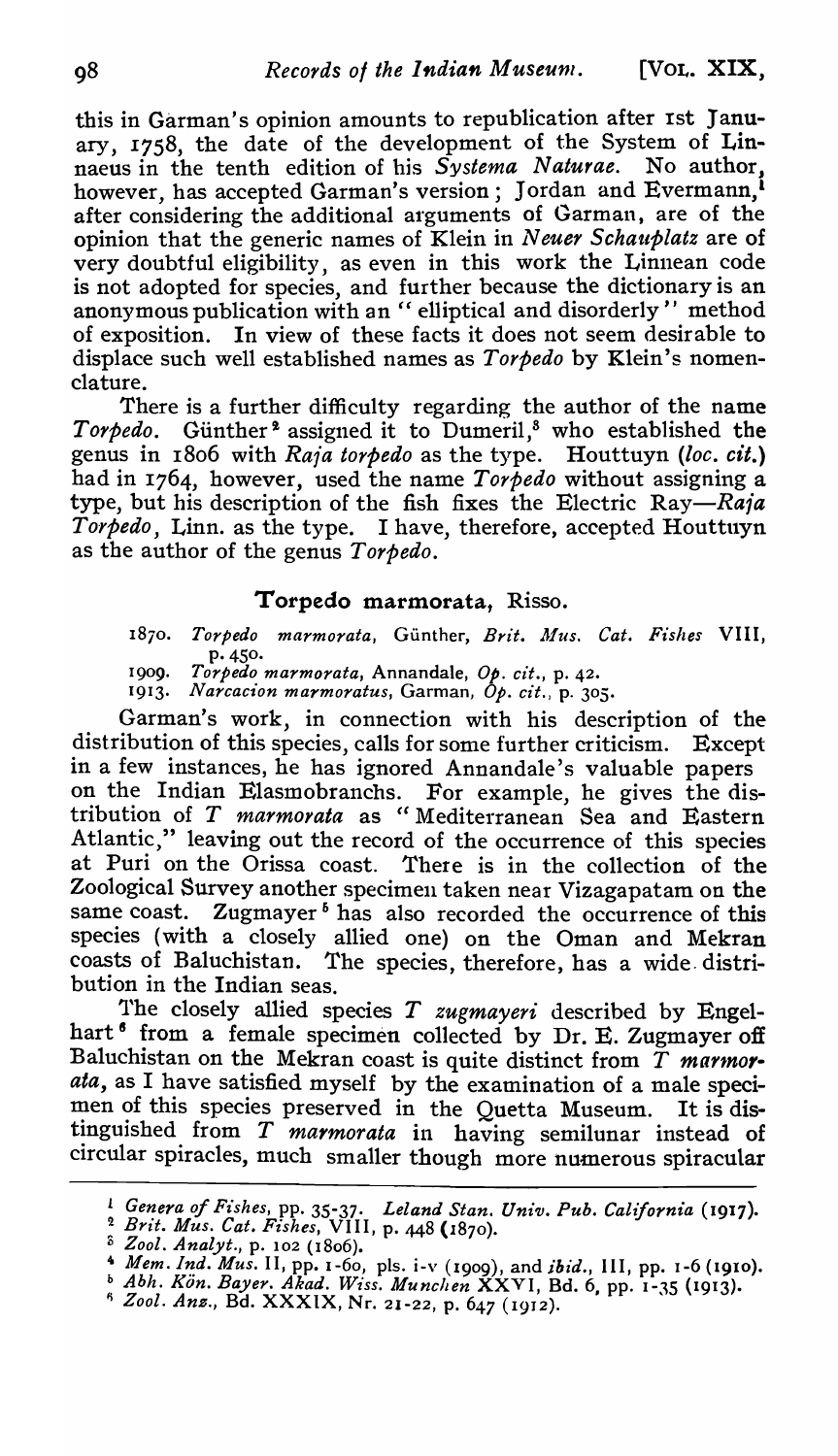papillae, proportionately much smaller tail, by general colouration and a much heavier build.

#### Narcine. Henle.

*1878. Nardne,* Day, *Ft'shes of India* II, P.733.

1909. Narcine, Annandale, *Op. cit.*, p. 43.

1913. Narcine, Garman, Op. cit., p. 246.

In the paper cited Annandale recorded three species of this genus from Indian seas, viz. *N. timlei, N. brunnea* and N. *mollis.*  Garman, however, has shown that the true N. *timlei* is not an Indian form, being confined to the East Indies and Japan. He thinks that the Indian species is what was described as *T indica*  by Henle,<sup>1</sup> a conclusion with which I agree. In the same work he has also described a new species from Colombo, Ceylon under the name N. *firma*. I have not seen this form, there being no representatives of it in the Calcutta collection.

Garman, in his key for the identification of the various species of the genus *Narcine,* states that in N. *tasmaniensis* and N. *moll;,s*  the spiracles are "at a short distance from the orbits," whereas in his description of N. *mollis* he describes them as being "near the orbits." Llyod<sup>2</sup> in the original description states that they are situated close to the orbits and this is the condition in the unique type, which I have examined. Garman's key in view of the above is incorrect. The four Indian species can, however, be distinguished from one another as follows :—

I Origin of first dorsal opposite the ends of ventraIs.

(i) Dorsal surface spotted ... ... ... *N. indica.*<br>
(i) Dorsal surface uniform brown ... ... *N. brunnea.* (ii) Dorsal surface uniform brown **N. brunness** ...

- II Origin of first dorsal slightly behind the ends of the ventrals, dorsal and ventral surfaces of the body uniformly coloured *N. mollis.*  III Origin of first dorsal behind the ends of the ventrals by
- about its own basal length  $\ldots$   $\ldots$   $\ldots$   $N$  *firma.*

#### Narcine indica, Henle.

#### (Plate VII, figs. 4-9).

- *183..... Narcine indica,* Henle, Op. *cit.,* p. 35, pI. ii, fig. 2.
- 1841. *Na1'cine indica,* Muller and Henle, *Plagiostomes,* p. 130.
- *1878. Na1'cine timlei,* Day, Op. *cit.,* p. 733 (in part, not the figure).
- 1909. *Narcine timlei,* Annandale, Op. *cit.,* p. 44.
- 1913. *Na1'cine indica,* Garman, Op. *cit.,* p. 209.

Annandale pointed out in his paper the confusion made by Day in including two distinct species in his discription and figure of N. *timlei,* and separated the uniformly coloured Indian species under the name N. *brunnea*, retaining the name N. *timlei* for the spotted form. This latter, however, as has been pointed out above, should be known as N. *indica.* 

<sup>1</sup> *Ueber Narcine,* p. 35, pI. ii, fig. 2 (1834).

<sup>~</sup> *Rec. Ind. Mus.* I, p. 8 (1907).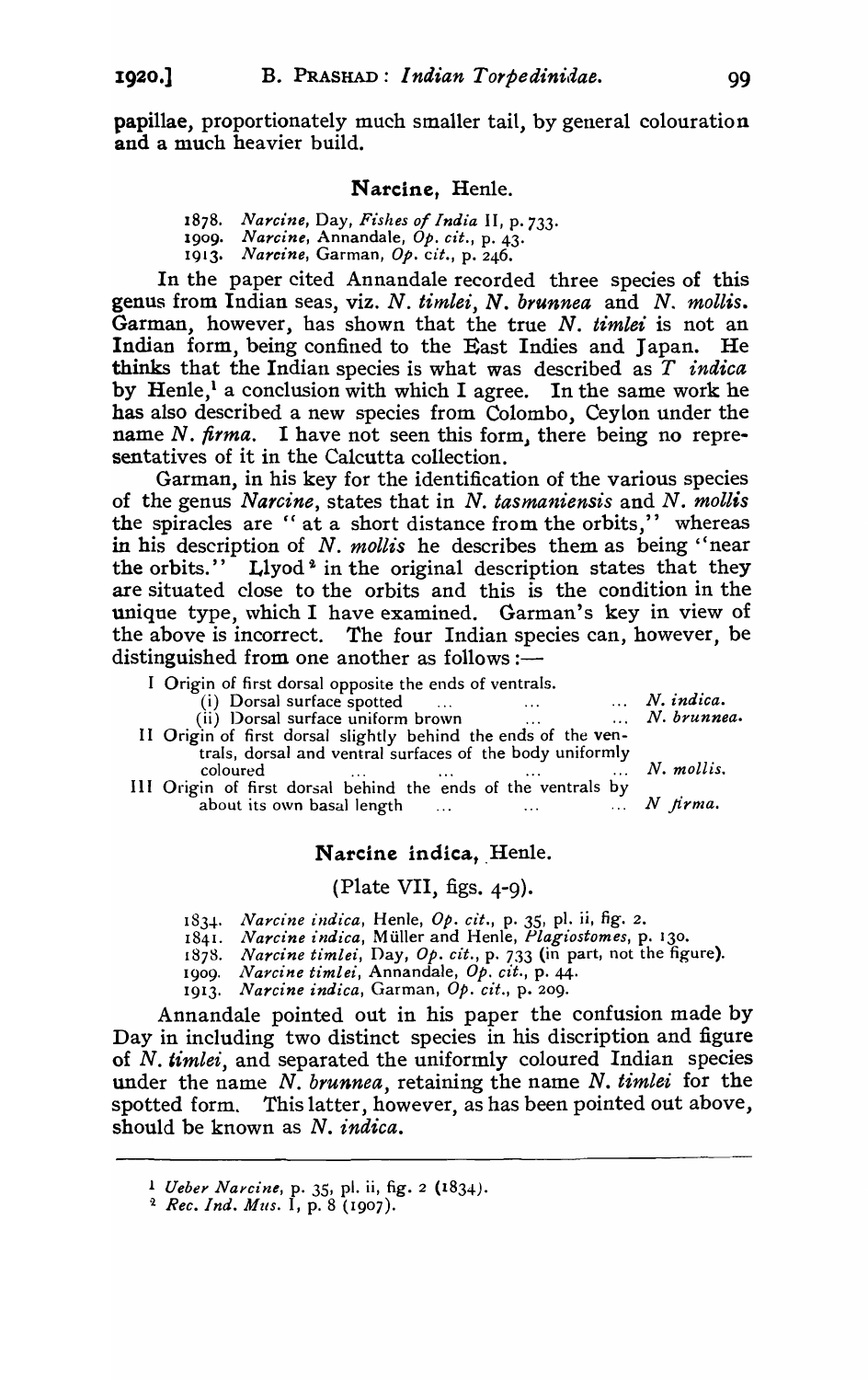Garman's description of N. *indica* is incomplete and erroneous owing to his having ignored the question of variation in the outlines of the disc, the relative size of the eyes and splracles, the size and proportion of the dorsal and the caudal fin and the colouration, so well discussed in Annandale's account of  $N$ . timlei. All these facts are fully borne out by the large series of specimens of this species in the collection of the Zoological Survey, as also by a large number of fresh specimens that  $I$  have examined at Puri and elsewhere. The species is fairly common round Puri and a large number of specimens is caught every day in the shore seinenets.

Except for a doubtful specimen of *N. brunnea* found in an advanced state of decomposition on the Puri beach, I did not secure any specimen of this latter species.

# Narke. Kaup.

*1826. Narke}* Kaup, *Arch. Anat. Physiol.* p. 365. 1887. ? *Astrape,* Day, *Ope cit.,* p. 734. 1909. *Astrape*, Annandale, Op. cit., p. 46. 1913. *Narke*, Garman, Op. cit.. p. 312.

Day recorded a single representative of this genus from Indian waters as Astrape dipterygia. It is doubtful, however, in view of the arguments stated further on, whether he had ever seen the true N *dipterygia* of Indian waters. Müller and Henle's generic name *Astrape* 1 cannot stand owing to Kaup having described the same genus as *Narke* some fifteen years earlier.

Garman in his memoir combined Annandale's new genus *Bengalichthys* with *Na1'ke* without giving any reasons. This point is fully discussed further in the account of B. *impennis*.

## Narke dipterygia (Bloch., Schn.).

(Plate VI, figs. r, 2).

- 1870. *Astrape dipterygia, Günther, Brit. Mus. Cat. Fishes VIII, p. 454.*<br>1887. *? Astrape dipterygia, Day, Fishes of India, p. 734 (in part, not* 1887. ? *Astrape d£pterygz'a,* Day, *Fishes of ind£a,* p. 734 (in part, not the figure).
- 1889. ? *Asfrape dipterygia,* Day, *Faun. Brit. Ind. Fishes* I, P.46 (in part) not the figure).

Günther and Day included in the synonyms of this fish Shlegel's N *japonica* but this has since been recognized as a distinct species by Jordan and Fowler,<sup>2</sup> Garman and others.

In his first work Day gave a figure of *N. dipterygia* prepared from a specimen from Malabar; this figure was later reproduced in the " Fauna " volume. The specimen is preserved in the collection of the Zoological Survey. The figures referred to above led me to doubt as to whether these could be that of the true *N dipterygia,*  for they rather resembled B. *impennis* in the shape and position

<sup>&</sup>lt;sup>1</sup> Sitzb. Akad. wiss. Berlin, p. 117 (1837).

<sup>2</sup> *Proc. U.* S. *Nat. Mus.* XXVI, p. 656 (1903).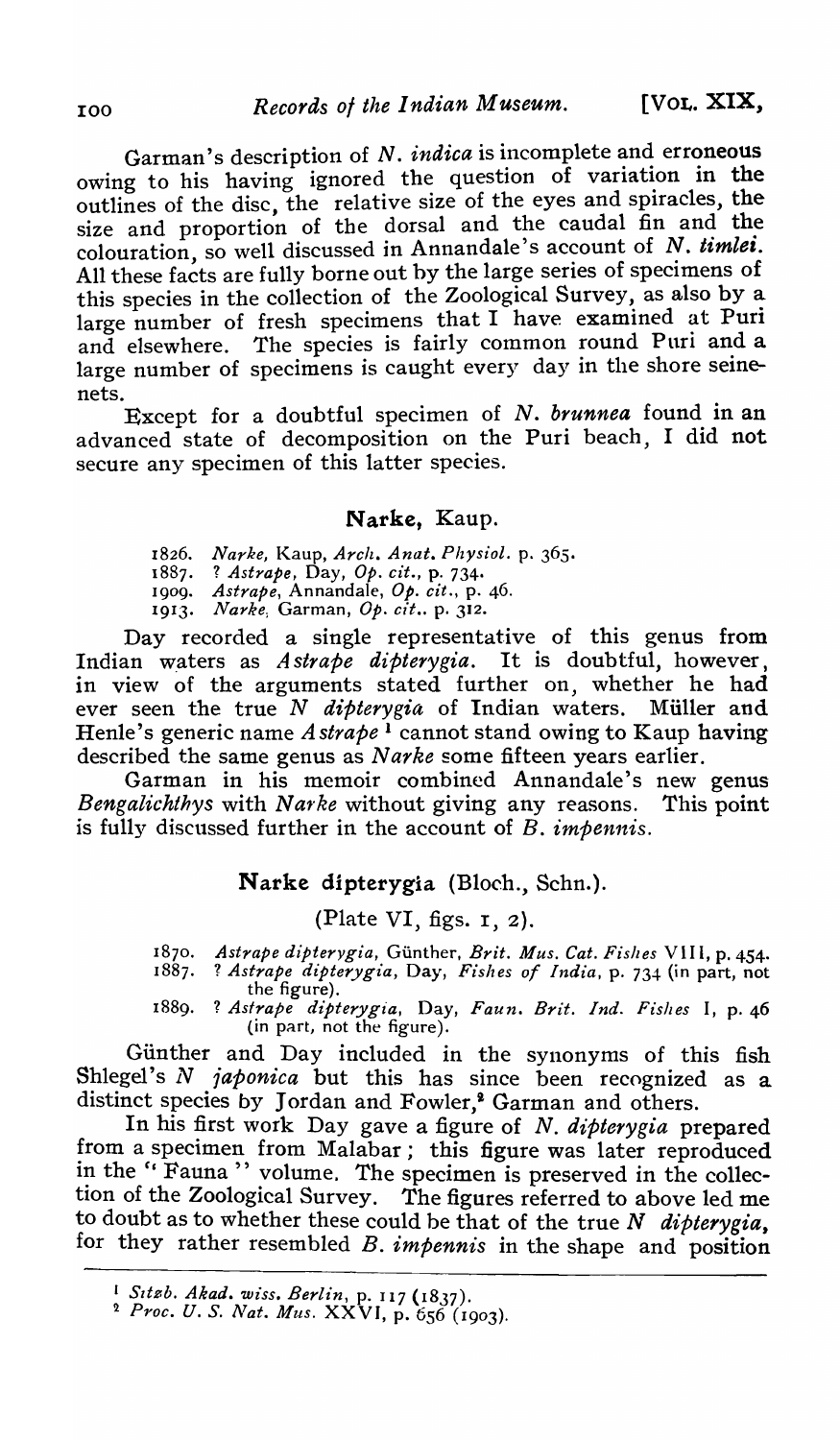of the ventral or pelvic fins, but the eyes in this figure are shown as being fairly large and prominent. The doubt was confirmed by an examination of the original specimen, which is certainly a true *B. impennis.* The eyes in the specimen are exactly as in normal specimen of *B. impennis,* and Day's figures are wrong in this particular. The second specimen from Day's collection is from Madras and is also a specimen of *B. impennis*. These are the only specimenss in Day's collection of fishes in Calcutta, and both belong to B. *imp ennis* but were wrongly identified as *Astrape dipterygia.* 

In view of these facts, therefore, it seems a little doubtful whether Day's description of *A. dipterygia* does not really apply to *B. impennis;* this fact unfortunately is, however, not easy to decide, as in certain particulars, such as the proportions of the tail and disc, his description does not apply to either species. Both the specimens from Day's collection are in a poor state of preservation and therefore give a very imperfect idea of the normal appearance of *Bengalichthys.* In any case Day's identification does not affect the nomenclature or taxonomic position of either genus. As no complete description of N. *dipterygia* is available, I have thought *it* desirable to redescribe the species.

Disc subcircular, slightly shorter than the tail, snout short, rounded on the anterior margin. Nostrils small. Anterior valves confluent, forming a quadrangular flap with concave lateral margins) rounded at the sides posteriorly and with a median projection; this flap is free posteriorly, extending back over the mouth and covering the upper jaw entirely *in* both young and adult specimens; posterior valves well developed with a free triangular portion first curving backwards and then forwards in a half loop-like manner, and lying in the concavities on the sides of the anterior flap. Mouth small, protrusible, enclosed in a deep fold of skin and divided by a median projection on both the jaws, that of the lower jaw being more prominent than that of the upper. Teeth small. Eyes small but prominent, a little less than half the length of the spiracles. Spiracles large, abutting on the eyes, varying in outline according to the condition of preservation of the specimens, with a smooth raised margin. Gill-openings small: the last one particularly reduced. Dorsal fin rounded along the margins, with an elongated base, arising a little in front of the bases of the ventrals, and separated from the caudal by its basal length. Tail slightly longer than half the total length, with a well developed caudal, and a feebly developed fold on either side. Subcaudal rounded; supracaudal much larger, rounded in some specimens, in others ending in a point. Ventrals large; with a concave outer margin in the young, becoming nearly straight in full grown individuals; arising below the pectorals. Claspers short, stout, with a deep groove on the upper surface throughout their length and another on the outer side extending to not more than half the length. Pectorals broad, with straight fin-rays showing through the skin. Electric organs kidney-shaped, extending to a little in front of the eyes, formed of irregular quadrangu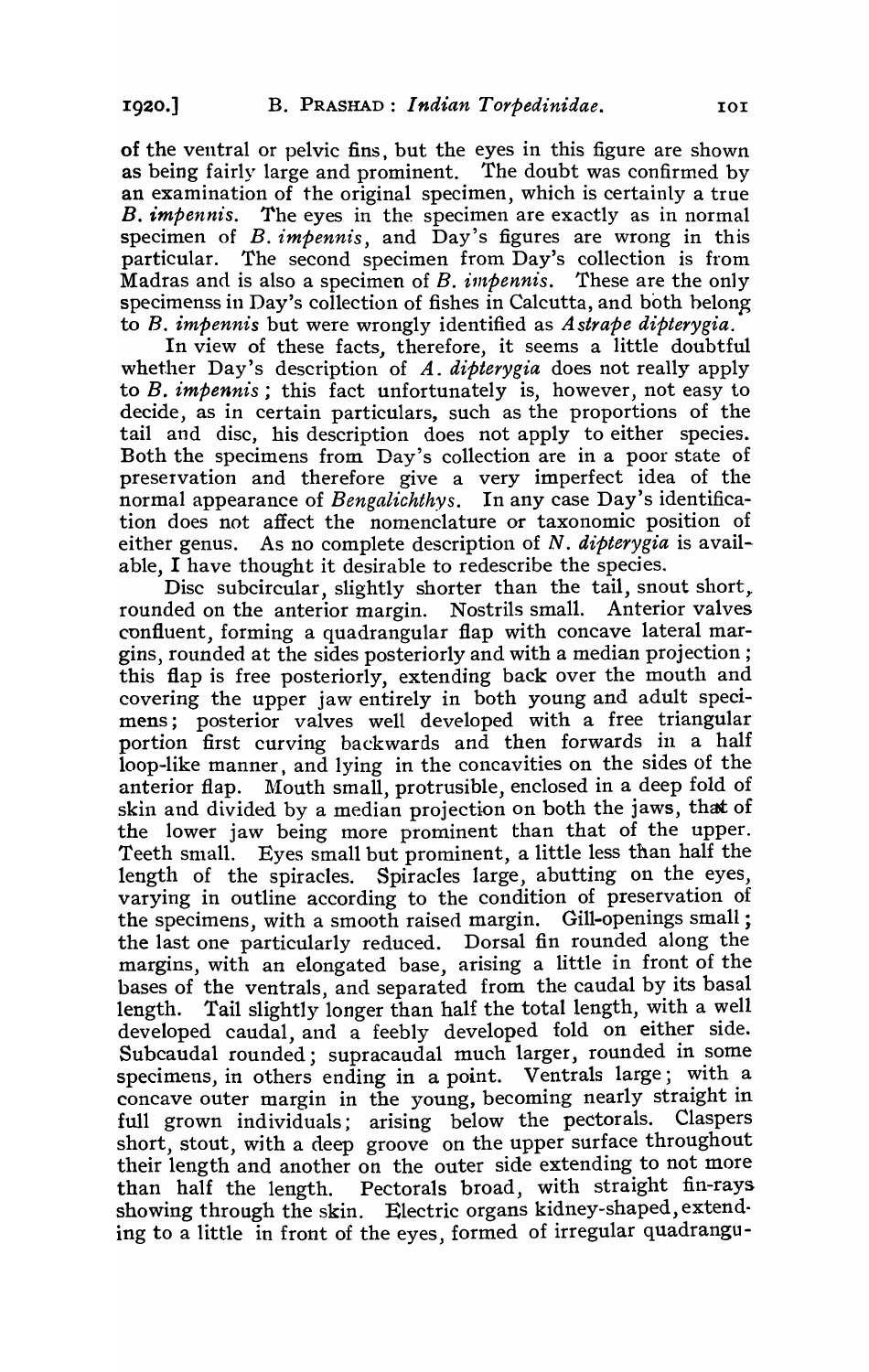lar or pentagonal areas, distinctly marked on both dorsal and ventral surfaces.

Colour olive-brown dorsally, borders of the disc, ventrals, the posterior margin of the dorsal and the caudal creamy white; a circular white spot on each side behind the electric organs and a similar but larger one at the junction of the pectorals and the body on each side, ventral surface creamy white.

For the sake of comparison with B. *impennis,* photographs of the dorsal and ventral surfaces of a well-preserved specimen of this species (figs.  $I$ ,  $2$ ) from Puri, and those of one of  $\overrightarrow{B}$ . *impennis* (figs. 3, 4) are reproduced on plate vi.

The species is widely distributed in Indian seas, there being specimens in the collection from the Sandheads, Orissa Coast, Bay of Bengal, off Colombo and from Bombay.

# Bengalichthys, Annandale.

*1887. Astrape,* Day, *Fishes of India,* p. 734 (in part), fig. 19. *1889. Astrape.* Day, *Faun. Brit. Ind. Fishes* I, p. 46 (in part). fig. 19. 1<sub>000.</sub> Bengalichthys, Annandale, Op. cit., pp. 47, 48. 191*3. Narke,* Garman, *Ope cit.,* p. 312 (in part).

As has been remarked already the two specimens from the late Dr. F. Day's collection in the Indian Museum identified as A. dipterygia really belong to this genus. Unfortunately these specimens escaped Dr. Annandale's attention at the time of his revision of the Indian Batoids, and the creation of his new genus *Bengalichthys.* His description of this genus was also short owing to his having only two specimens. Probably this, and the rather poor figure of the only species published by him, led Garman to unite the genus *Bengalichthys* with *Narke*. The two genera, however, are quite-distinct and with a fair number of specimens before me, I have thought it desirable to redescribe the genus at some length, and publish good photographs of the only known<br>species. Head, body and electric organs united in a subcircular, fleshy

disc, ending abruptly in front of the anus and including only a small anterior part of the ventral fins, snout broadly rounded, anterior narial valves confluent in a small quadrangular flap, extending up to the mouth but not covering it. Mouth small, protrusible, enclosed in a thick fold on the two sides. Eyes very small, degenerate, sunken. Spiracles large, with a smooth border with-.out raised edges. Gill-openings small. Electric organs not distinguishable externally in fully grown specimens. Ventrals large, fleshy, lateral united with the tail and not enclosed by the disc as in Narke. Pectorals except for a narrow fringe entirely enclosed in the fleshy disc. One dorsal. ·Tail long, without any fold on. lateral sides. Skin thick, fleshy, with large numbers of glandular pits on both dorsal and ventral surfaces.

*Type: Bengalichthys impennis, Annandale, the only known* species.

The genus, though closely allied to *Narke,* is certainly quite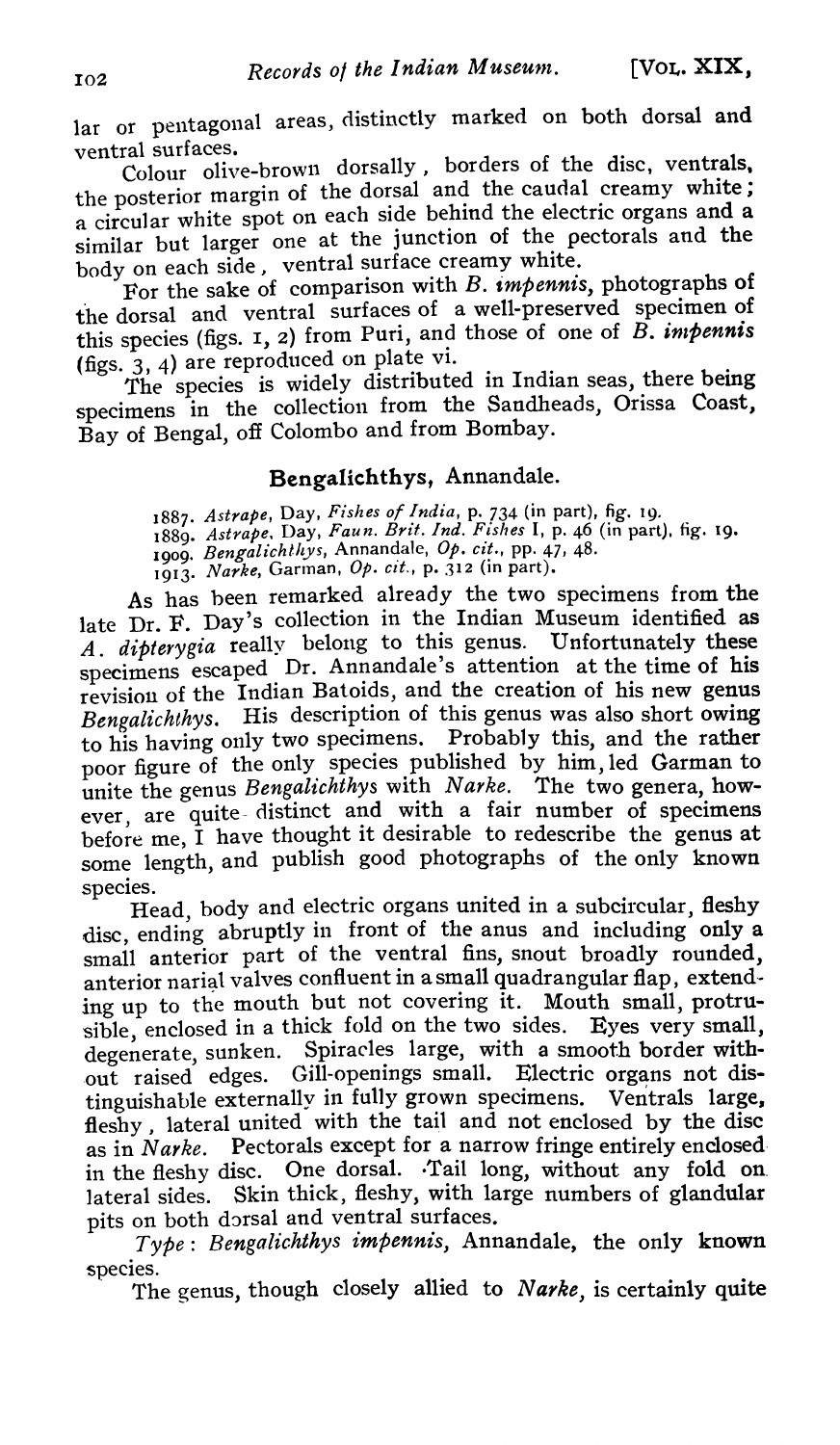distinct from it. As was pointed out by Annandale, probably as a result of adaptation to its presumable habits of wriggling and squirming at the bottom, the body has become very massive and fleshy, while the fins have been greatly reduced. The mouth, owing to a suctorial function, has become small, and is protrusible as a tubular structure. The eyes also have degenerated to minute structures sunk in pits, and probably functionless. All these features combined with the lateral situation of the ventrals on the tail, and the very much smaller anterior narial flap are sufficient characters for separating the genus from *Narke.* 

#### Bengalichthys impennis, Annandale.

## (Plate VI, figs. 3, 4; pl. VII, figs.  $1-3$ ).

188*7. Astrape dipterygia,* Day, *Fishes of India,* p. 734 (in part), fig. 19. 1909. *Bengalichthys impennis*, Annandale, Op. cit., p. 48, fig. 9, pl. iii  $(a)$ , fig. 7.

1913. *Narke impennis,* Garman, *Ope cit.,* p. 315.

In addition to the original description by Annandale, the following points may be noted. The narial flap is very small and does not cover the mouth. The glandular pits are present on both the dorsal and ventral surfaces; they are specially prominent on the border of the electric organs. The electric organs, though well developed and occupying the usual position between the head and the pectorals, are not visible externally, except in young individuals as pentagonal areas, through the thick skin. The pectoral " fringed ridge," mentioned by Annandale, consists of skin covering only the terminal joints of the fin-rays. It was found on dissecting out the skeletal parts in this region that the rays, instead of remaining quite straight, are retroverted upwards (pI. vii, fig.  $I$ ) for a considerable part of their length, and thus give double support to the fleshy margin of the disc; the fins as such being reduced to the narrow fringe. The ventral fins have the greater part of their length situated behind the disc, but are enclosed, like the pectorals, in a thick muscular coating, and form lateral expansions of the tail in this region.

In the male specimens the claspers are well-developed structures but the greater part of their length is enclosed within the fin-folds. The free part shows the main channel and a small groove on either side on the dorsal surface (pI. vii, figs. 2, 3).

Besides the two original specimens of Dr. Day, one from Malabar and the other from Madras, there are in the collection of the Zoological Survey two specimens from Balasore Bay on the Orissa coast, and four from off Gopalpur, Madras. I also saw two partially decayed specimens on the Puri beach in January, 1920. It appears from these records that the species, though rare, is widely distributed in the Indian seas.

Annandale has described the colouration of the species at some length, and there is nothing further to note except that in fresh specimens it closely resembles that of *N. dipterygia*.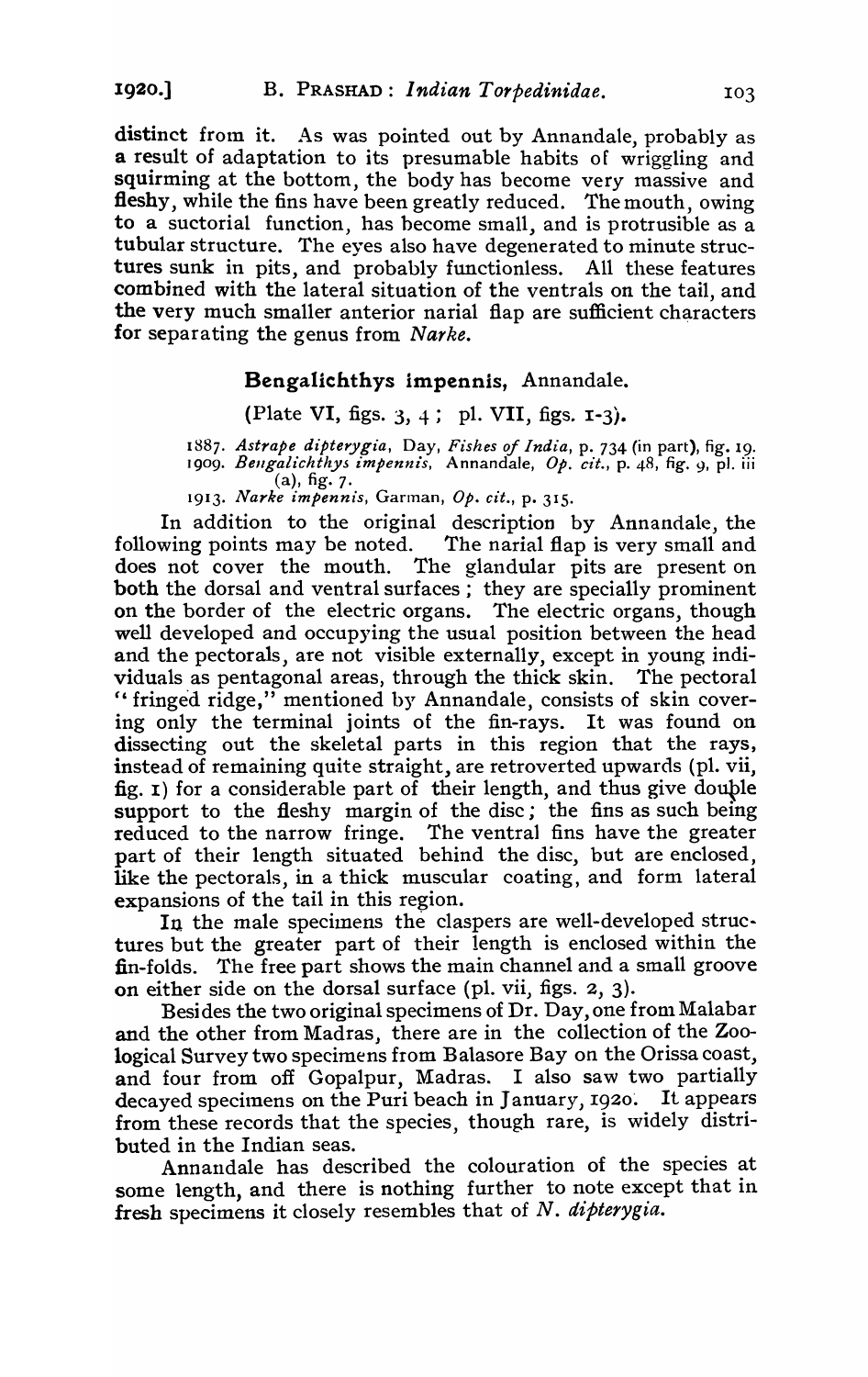# I. GRAVID UTERUS AND EMBRYOS OF *GARCINE INDICA.*

In January, 1919, while collecting at Puri, I secured a gravid specimen of N *indica* measuring 31 cm. in length. On dissection the specimen was found to contain four embryos in its uterus.

The uterus shows certain peculiarities. The entire inner surface is covered with spatulate villi-like trophonemata (pl. vii, fig. 4). The covering of trophonemata is so thick that no part of the uterine wall is to be seen between them. In a square inch of the wall of the preserved uterus Ig8 villi were counted. A typical trophonema (pl. vii., fig. 5) is spatulate, and measures  $7$  mm. in length with an average width of 2 mm. near the tip and 0·5 mm. near the base. Examined under the microscope (pI. vii, fig. 6) the marginal arterial loop and the thick plexus of capillaries all over the surface is distinctly to be made out.

Structures of this type have been described for a number of Indian Batoids originally by Wood Mason and Alcock 1 and later by Alcock<sup>9</sup>; to the two authors we also owe the very appropriate name of "trophonemata." I do not propose going into the histological details of these structures, as these have been admirably described by Brinckmann<sup>3</sup> and Widakowich<sup>4</sup>; further, the material at my disposal would not permit my going into these details. It is, howdisposal would not permit my going into these details. ever, of interest to note that the trophonemata of this species. greatly resemble those of *Torpedo ocellata,* described by Brinkmann ... It may also be mentioned that the uterus was full of a yellowish milk-like secretion in which the embryos were enclosed.

But for' the embryos of *Torpedo marmorata* described by De Sanctis<sup>6</sup> in fair detail, no good description of Torpedinid embryos has been published. De Sanctis in his valuable paper divides the embryos into five stages :-

*(I) Embrione squalitorme, opleurotrema,* 

- (2) *Etnbrione Raijorme, oipotrema,*
- {3} *Embrione Torpediforme ad archi incompteti,*
- (4) *Embrione topedinetta biana ad archi completi, and*

(S) *Embrione topedinetta macchiata e seuza* filli *esterni branchiali.* 

The specimens (pI. vii, figs. 7, 8) described below are of interest. in that they belong to a stage intermediate between stages 4 and 5 of De Sanctis.

Disc ovoid, incomplete, owing to anterior region of pectorals. not having fully developed and fused with the disc. Snout prominent, knob-like, rounded at the end. Nostrils small. Anterior narial valves quite separate from one another, not having fused as yet; posterior valves very small and not fully developed. Mouth small, nearly straight, protruding above the surface and

<sup>L</sup>*Proc. Roy. Soc. London* XLIX, p. 363 (1891).

<sup>2</sup>*Ann. Mag. Nat. Hist.,* (6), X, pp. 4,5 (1892).

<sup>(,</sup> *Mitt. Zool. Stat. Neapel* XVI, pp. 365-408, pis. xii·xiv (19°3-19°4).

<sup>4</sup>*Zeitschr. Wiss. Zool.* LXXXVIII, pp. 499-545, pis. xxx, xxxi (1907).

<sup>6</sup>*Atti R. Accad. Sci. Fis. Mat. Napoli* V, pp. 1-62, pis. i-iv ( 1873).